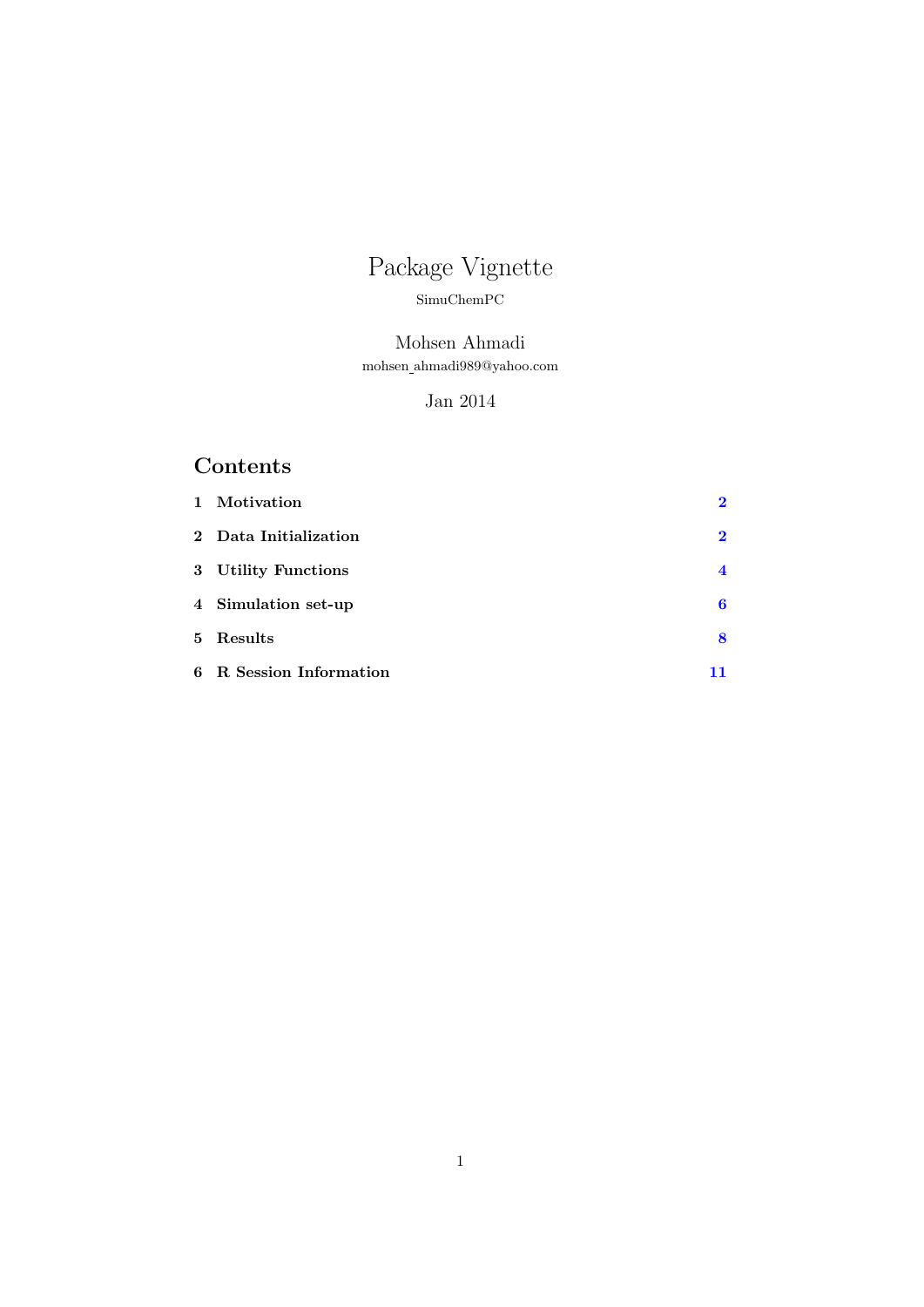#### <span id="page-1-0"></span>1 Motivation

QSAR (Quantitative Structure-Activity Relationship) modeling is used to predict the activity of compounds relying on the activity of known compounds and whose ultimate aim is to identify highly potent compounds. In this package, we propose an efficient method (i.e.  $E I$ ) by which finding potent compounds is faster than underlying competitors (i.e. GP, NN and RA)

Molecular Descriptors are calculated for each compound where they are related to the measured biological activity from a mathematical aspect.

In this tutorial, we are going to walk through a workflow example in which you can see how the package works and can be used.

#### <span id="page-1-1"></span>2 Data Initialization

First of all, these libraries should be included into your R  $(>=2.13)$ .

```
> library(rcdk)
```

```
> library(SimuChemPC)
```
Starting from a sample SDF file, We use [rcdk](http://cran.r-project.org/web/packages/rcdk/index.html) package to get features/descriptors as the input for [SimuChemPC](http://cran.r-project.org/web/packages/SimuChemPC/index.html) package. We load our sample SDF file like so (of course, the path of your file should be set accordingly):

```
> SDF_file = system.file("extdata", "sample.sdf", package = "SimuChemPC")
> mols <- load.molecules(SDF_file)
> length(mols)
```
[1] 100

```
> mols = mols[1:20]
```
We take 20 out of 100 molecules to save running time. We have different descriptors to be used as input data. In our tutorial we use a type of WeightedPathDescriptor.

```
> descNames <- c("org.openscience.cdk.qsar.descriptors.molecular.WeightedPathDescriptor")
> descNames
```
[1] "org.openscience.cdk.qsar.descriptors.molecular.WeightedPathDescriptor"

> features <- eval.desc(mols, descNames)

Having calculated descriptors in hand, we are going to fetch potencies from our sample SDF file.

In such a SDF file, there are some properties for each molecule inside. We can see the list of properties for first molecule as follows:

```
> get.properties(mols[[1]])
```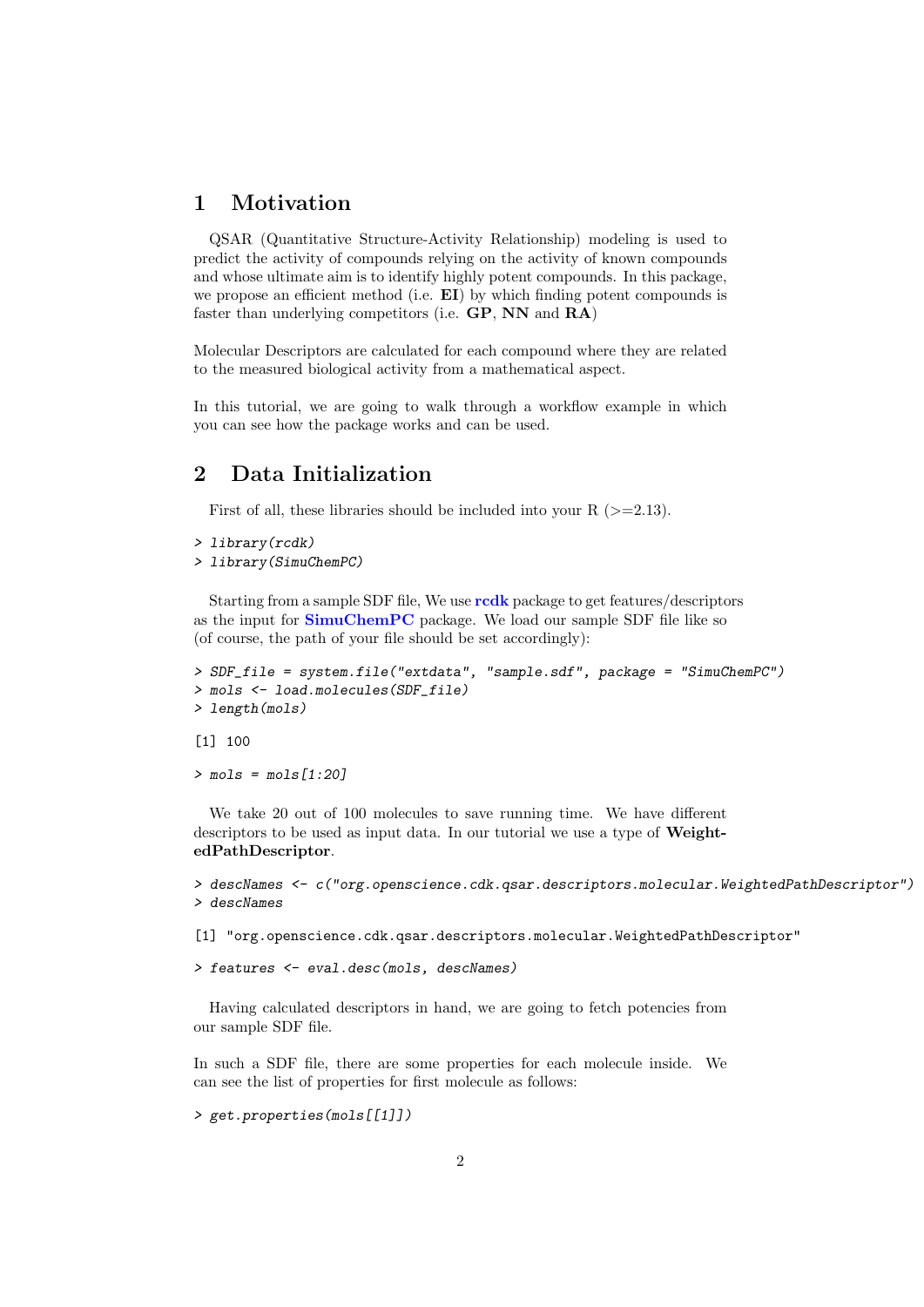```
$cr_index
[1] "1301769"
$Pub_details
[1] "1993_J. Med. Chem._36_22_12060"
$TID
[1] "10185"
$Pref_name
[1] "Adenosine kinase"
$Organism
[1] "Homo sapiens"
$Organism<br>[1] "Homo sapi<br>$`Potency[nM]`
[1] "160"
$Year
[1] "1993"
$Year<br>[1] "1993"<br>$`FP:MACCS`
[1] "27 38 42 52 54 57 62 65 72 75 77 79 80 83 84 87 89 90"
$`FP:MACCS`<br>[1] "27 38<br>$`FP:TGT`
[1] "13428 13435 10188 10230 12786 10231 13434 12822 13470 12829 10272"
```
With the help of " $get.property$ " function we can fetch specific attributes from each molecule in our sample SDF file. In order to fetch "molecule index" and "potency" for each of which we do like so:

```
> get.property(mols[[1]], "Potency[nM]")
[1] "160"
> get.property(mols[[1]], "cr_index")
[1] "1301769"
```
To do so for all molecules in SDF file, we make a data frame object called "potency" and we bind it as follows:

```
> p = data-frame()> for (i in 1:length(mols)) {
+ Potency = get.property(mols[[i]], "Potency[nM]")
+ p = rbind(p, data.frame(Potency))
+ }
```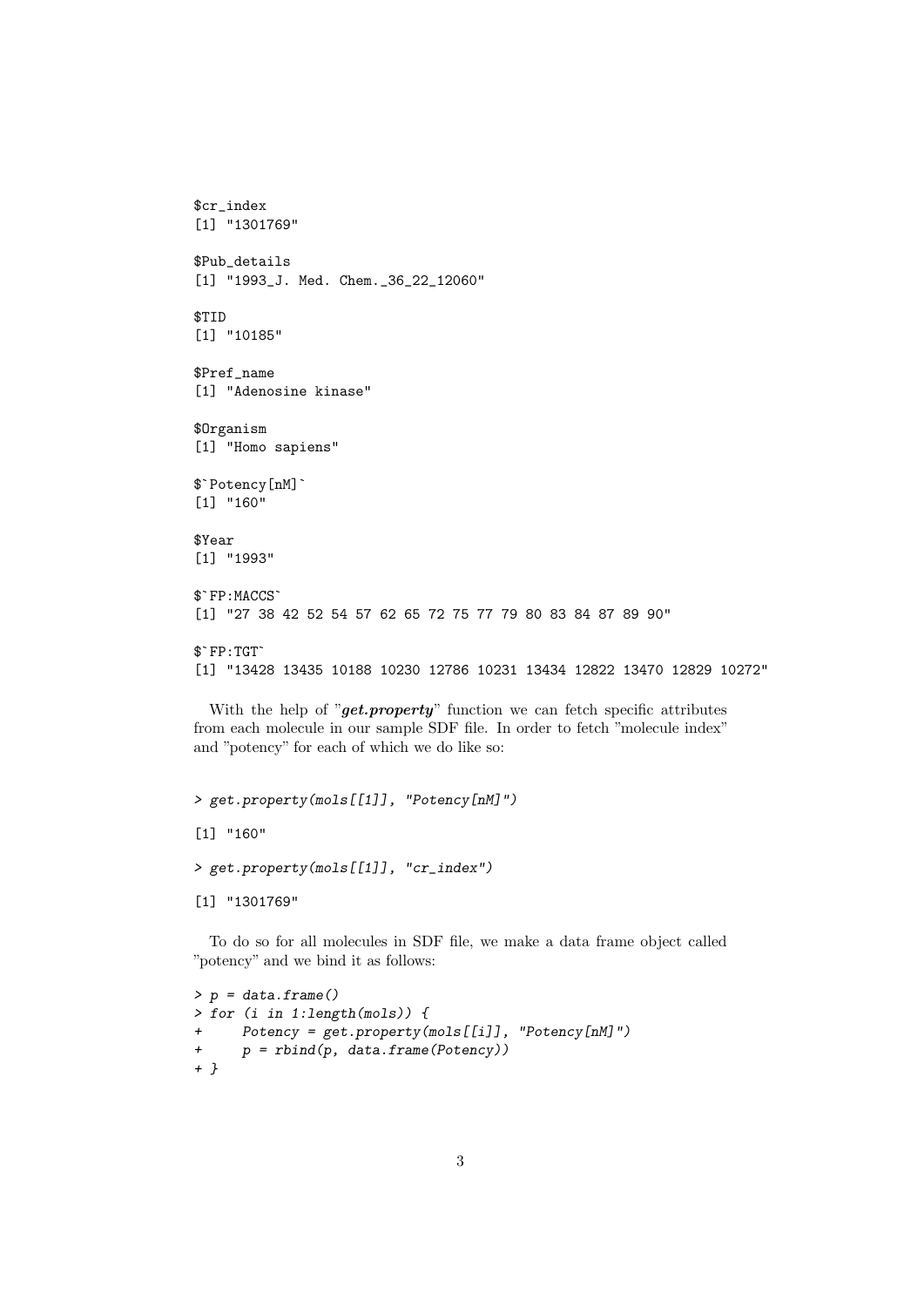After taking those values out, it's the time to combine each of descriptors with corresponding potency values. Here we go:

```
> datafile <- cbind(features, p)
> dim(datafile)
[1] 20 6
> datafile[1:5, ]
   WTPT.1 WTPT.2 WTPT.3 WTPT.4 WTPT.5 Potency
1 40.60574 2.030287 28.52843 8.170702 15.31685 160
2 44.62161 2.028255 34.18068 8.235517 23.36887 8500
3 40.60574 2.030287 28.52843 8.170702 15.31685 300
4 40.60574 2.030287 28.52843 10.636011 15.31685 40
5 40.60574 2.030287 28.52843 8.170702 17.78216 150
```
At this point, we are done within data initialization. We use this data frame object further as input in package workflow.

#### <span id="page-3-0"></span>3 Utility Functions

We have two functions namely "trainChemPC" and "predictChemPC". The first function is used to get train data and target values as input and returns "loghyper" parameters.

The latter function takes "train data", "test data" (for prediction), "target values", "method" (one of four different methods) and "loghyper" parameters already obtained from first function. In order to apply these functions on our sample data, first we split data into two parts for train and test data. So, we try:

```
> len <- dim(datafile)[1]
> len
[1] 20
> half \le dim(datafile)[1]/2
> half
[1] 10
> col <- dim(datafile)[2]
> col
[1] 6
> xTrain \le datafile[1:half, 1:(col - 1)]
> yTrain <- as.matrix(as.numeric(array(datafile[1:half, col])))
> xTest \le datafile[(half + 1):len, (1:col - 1)]
> yTest <- as.matrix(as.numeric(array(datafile[(half + 1):len,
      col1))
```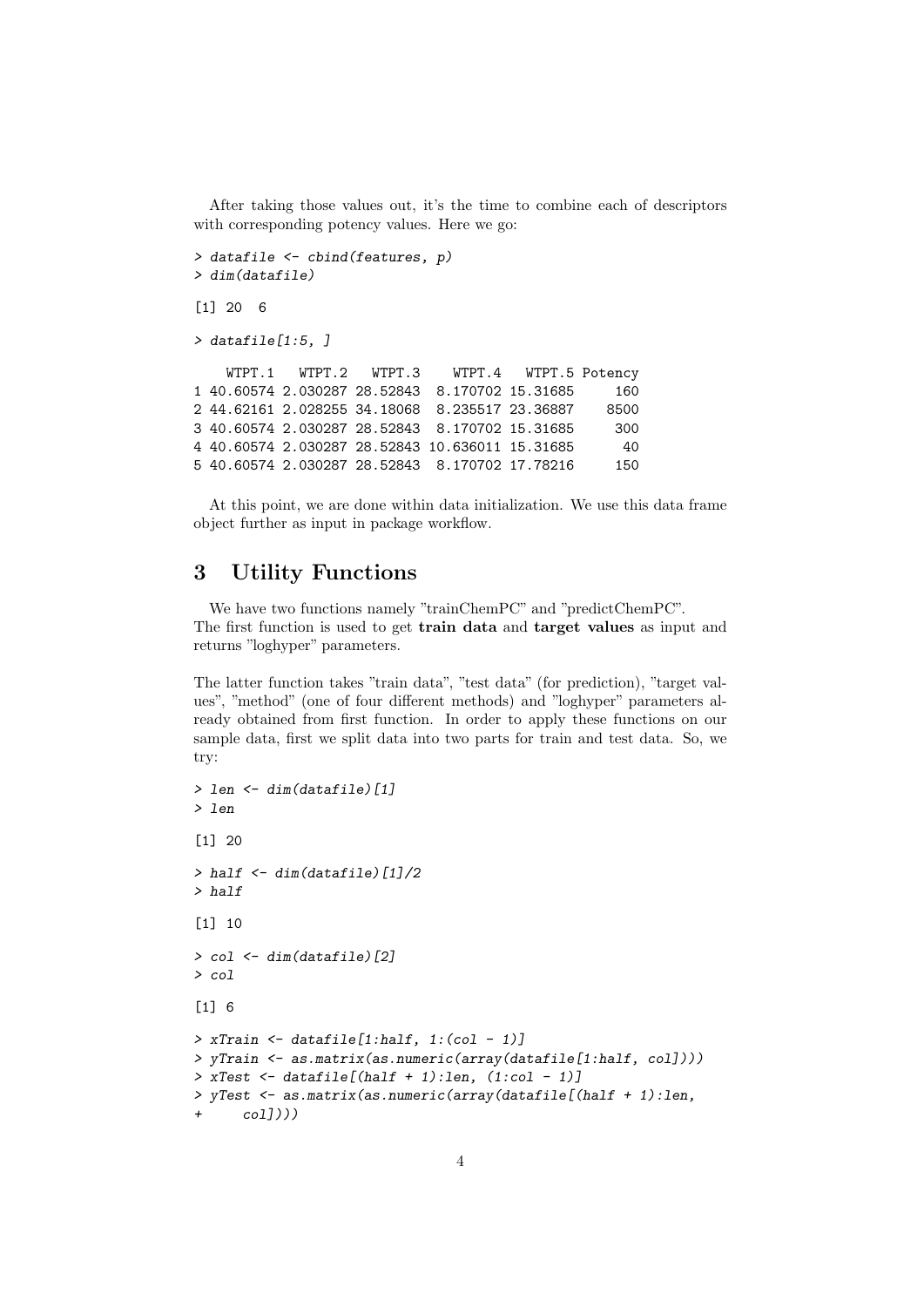We pass "xTrain" and "yTrain" to trainChemPC function as input and we get loghyper parameters as output of this function. The result of our sample is shown here:

```
> loghyper = trainChemPC(xTrain, yTrain)
> loghyper
           [,1]
[1,] 0.9887708
[2,] 0.3023906
[3,] -1.7449306
```
In the light of predictChemPC function, we make a prediction based on four different methods namely: EI, GP, NN, RA.

- EI (Expected Improvement): A compound for which maximum expected potency improvement is reached.
- GP (Gaussian Process Regression): A compound holding maximum predicted potency in test data is selected.
- NN (Nearest Neighbor): A compound that is nearest (Tonimito Coefficient as distance measure) to the most potent compound in training data is selected.
- RA (Random): As it's name suggests, a compound is selected randomly.

Here are the results of predictChemPC for our sample data in each method:

> predictChemPC(xTrain, yTrain, xTest, loghyper, method = "RA")

[1] "index of compound based on: RA => 4"

> predictChemPC(xTrain, yTrain, xTest, loghyper, method = "NN")

[1] "index of compound based on: NN => 10"

> predictChemPC(xTrain, yTrain, xTest, loghyper, method = "GP")

[1] "index of compound based on: GP => 8"

> predictChemPC(xTrain, yTrain, xTest, loghyper, method = "EI")

[1] "index of compound based on: EI => 7"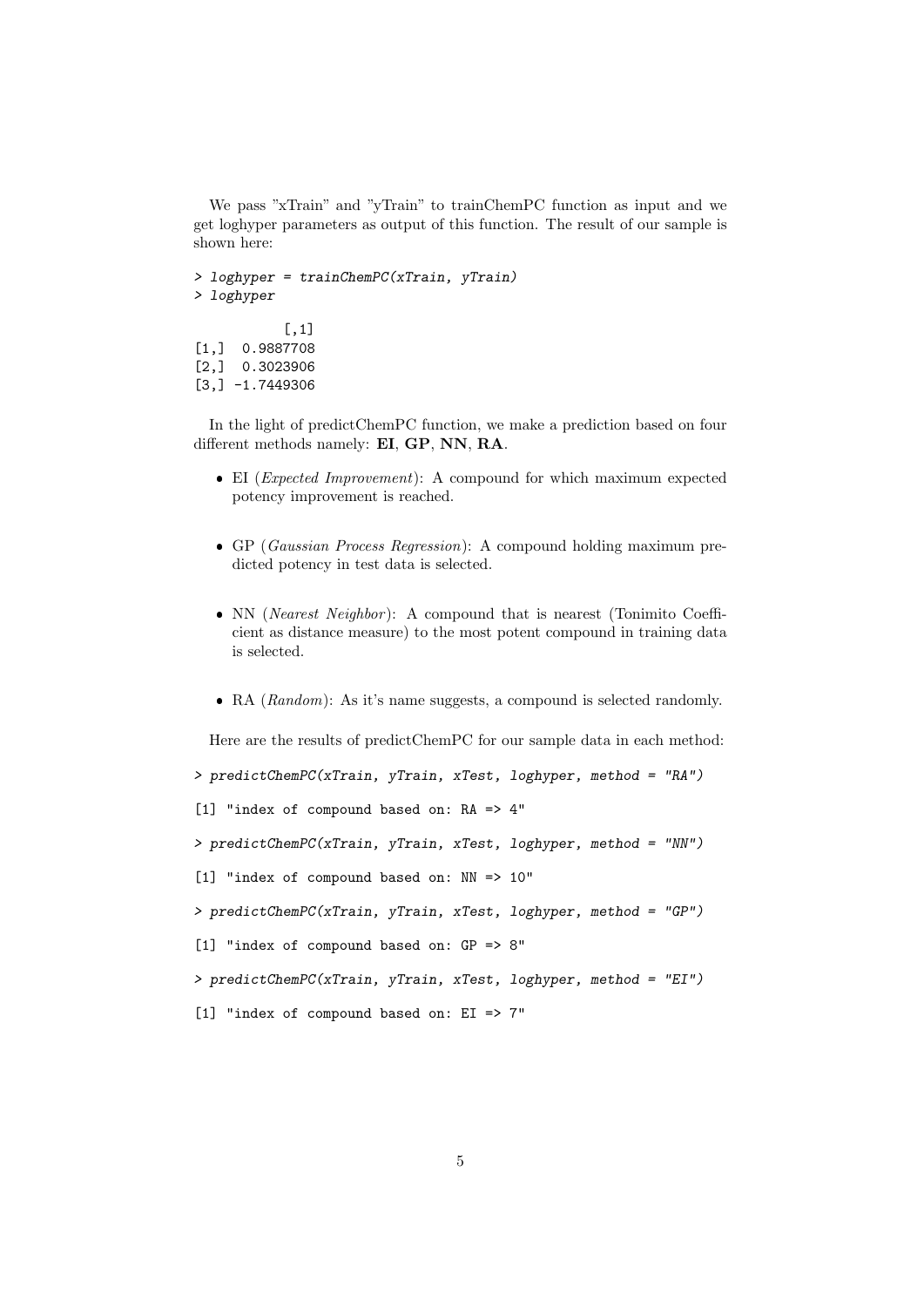#### <span id="page-5-0"></span>4 Simulation set-up

In this section we touch the simulation set-up in detail. What happens in the heart of simulation is as follows:

- Data are randomly divided into roughly equal size of train and test data.
- Normalization is applied to train and test data.
- Feature Selection is applied to normalized data to ignore irrelevant and redundant features w.r.t. target values(potency). It's, in turn, born by three steps:
	- We compute spearman rank correlation between each feature i and potency (we name correlation values as p-values afterwards)
	- We apply Bejnamini and Hochberg FDR procedure over p-values
	- Eventually, we select those features for which adjusted p-value  $\leq$ 0.05 (i.e. their null hypotheses are rejected)
- During a loop, training data are used to fit the Gaussian Process model. Test data are scanned for the compound with maximal expected potency improvement. Subsequently, selected compound is added to training data to further refine the model. The process of adding compounds is continued until all test data are consumed.

The last parameter of "SimuChemPC" is meant to repeat these steps. For the purpose of this tutorial, this parameter is set to 5. At the end of the day, the number of simulation steps that is required to find most potent compound in the original test set is considered.

```
> dataX \le datafile[, 1:(col - 1)]
> dataY <- as.matrix(as.numeric(array(datafile[, col])))
> dim(dataX)
[1] 20 5
> dim(dataY)
[1] 20 1
> rank <- SimuChemPC(dataX, dataY, "RA", 5)
[1] "experiment => 1"
[1] "============="
[1] "experiment => 2"
[1] "============="
[1] "experiment => 3"
[1] "============="
[1] "experiment => 4"
[1] "============="
[1] "experiment => 5"
[1] "============="
```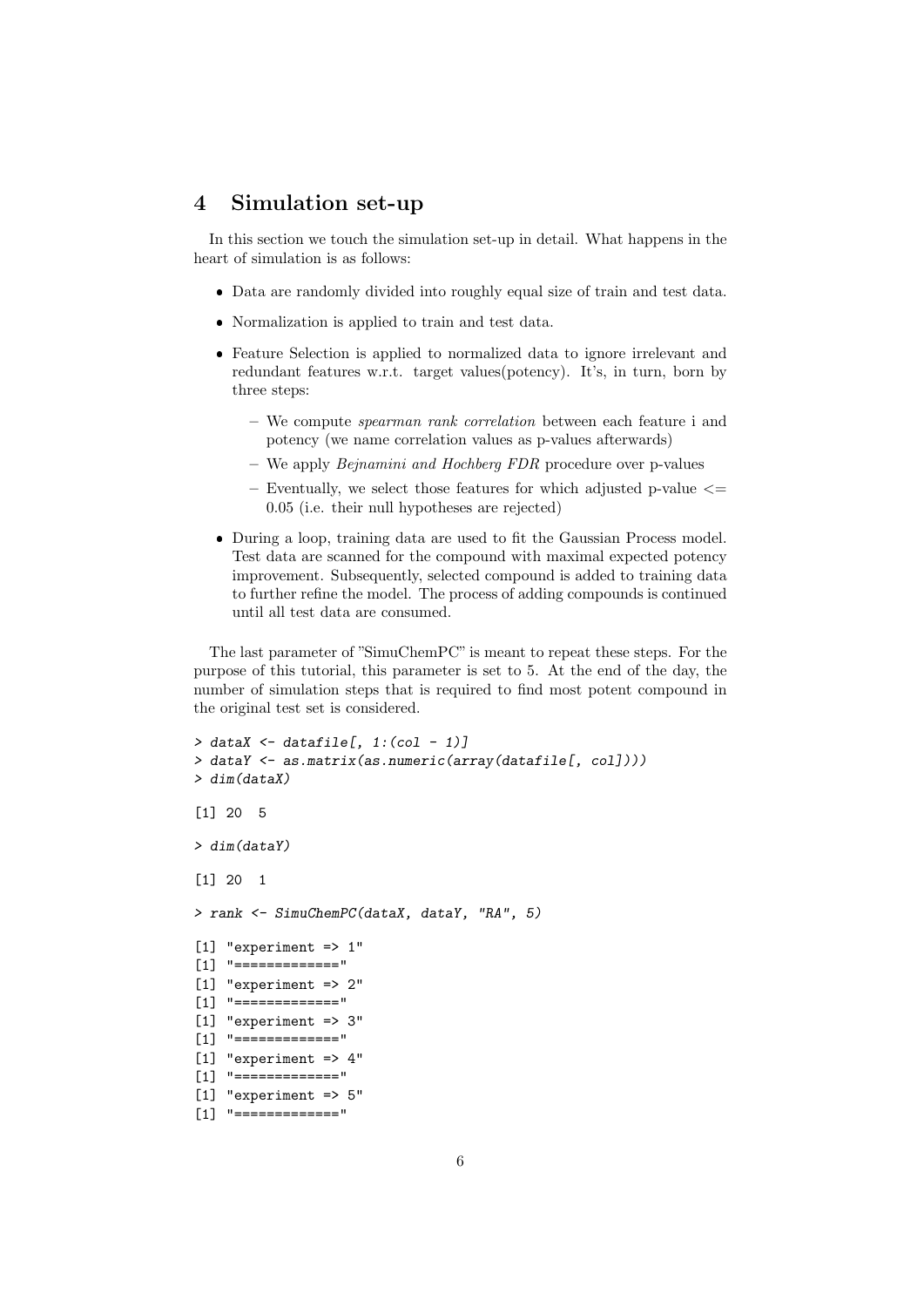```
> dim(rank)
[1] 10 5
> rank[1:5, ]
          [,1] [,2] [,3] [,4] [,5]
[1,] -1.0569761 0.7271143 1.27412748 -1.2664963 -1.463211
[2,] 0.8487259 -1.7390166 -0.09750924 -0.7535501 -2.124997
[3,] -0.2768096 0.8150522 -0.23967375 0.6338133 3.038380
[4,] 0.8255127 1.8437395 -0.04346080 -0.7535501 2.928673
[5,] -0.9767157 1.8040795 1.03109564 0.5875014 1.517981
> rank <- SimuChemPC(dataX, dataY, "NN", 5)
[1] "experiment => 1"
[1] "============="
[1] "experiment => 2"
[1] "============="
[1] "experiment => 3"
[1] "============="
[1] "experiment => 4"
[1] "============="
[1] "experiment => 5"[1] "============="
> dim(rank)
[1] 10 5
> rank[1:5, ][0,1] [0,2] [0,3] [0,4] [0,5][1,] 0.1951584 1.8437395 0.4166191 0.5875014 2.985241
[2,] 0.8487259 1.8040795 1.0537242 0.6338133 3.536225
[3,] 0.3501027 1.8809944 1.2741275 -0.6494239 2.928673
[4,] 0.8255127 0.7271143 1.0310956 -1.2664963 1.517981
[5,] 0.8705314 0.8150522 1.0749804 -0.7535501 3.038380
> rank <- SimuChemPC(dataX, dataY, "GP", 5)
[1] "experiment => 1"
[1] "============="
[1] "experiment => 2"
[1] "============="
[1] "experiment => 3"
[1] "============="
[1] "experiment => 4"
[1] "============="
[1] "experiment => 5"
[1] "============="
```
> dim(rank)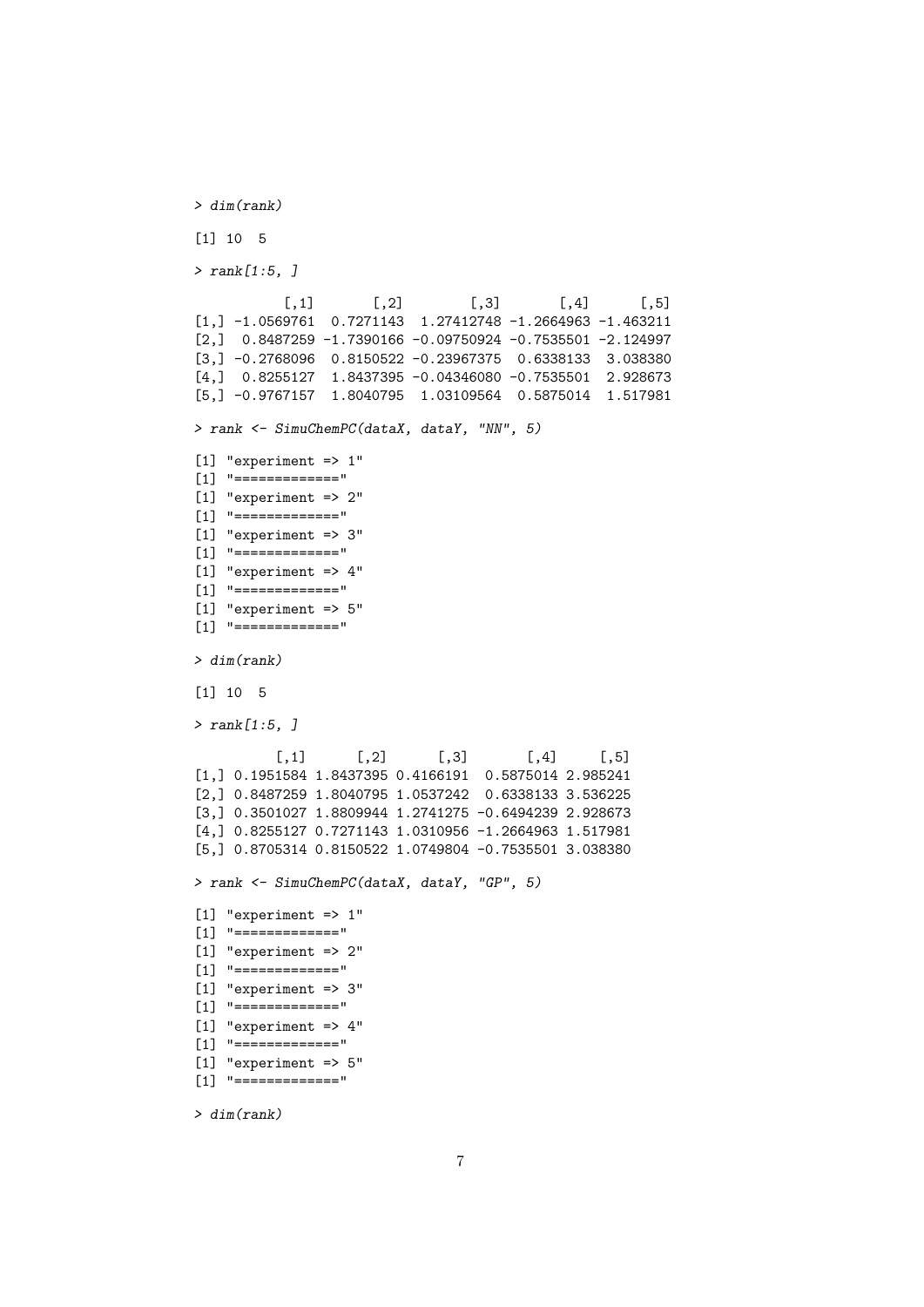```
[1] 10 5
> rank[1:5, ][0,1] [0,2] [0,3] [0,4] [0,5][1,] 0.1951584 1.8437395 0.4166191 0.5875014 1.517981
[2,] 0.8487259 1.8040795 1.0537242 0.6338133 2.985241
[3,] 0.3501027 1.8809944 1.2741275 -0.6494239 3.536225
[4,] 0.8255127 0.7271143 1.0310956 -0.5464852 2.928673
[5,] 0.8705314 0.8150522 1.0749804 -0.4145110 3.038380
> rank <- SimuChemPC(dataX, dataY, "EI", 5)
[1] "experiment => 1"
[1] "============="
[1] "experiment => 2"
[1] "============="
[1] "experiment => 3"
[1] "============="
[1] "experiment => 4"
[1] "============="
[1] "experiment => 5"[1] "============="
> dim(rank)
[1] 10 5
> rank[1:5, ][0,1] [0,2] [0,3] [0,4] [0,5][1,] 0.1951584 4.2849999 -0.09750924 -0.6494239 6.467316
[2,] 0.8487259 1.8437395 -0.23967375 0.5875014 1.517981
[3,] 0.3501027 1.8040795 0.41661907 -0.7535501 2.985241
[4,] 0.8255127 -0.4231404 1.07498045 0.6338133 3.536225
[5,] 0.8705314 1.8809944 1.05372419 -1.2664963 2.928673
```
#### <span id="page-7-0"></span>5 Results

We applied simulation to the whole sample data (consists of 100 molecules) and the result is demonstrated in Figure [1](#page-8-0) and Figure [2.](#page-9-0) As you can see in figures, EI outperforms other methods as it takes less steps to find most potent compound in the original test set.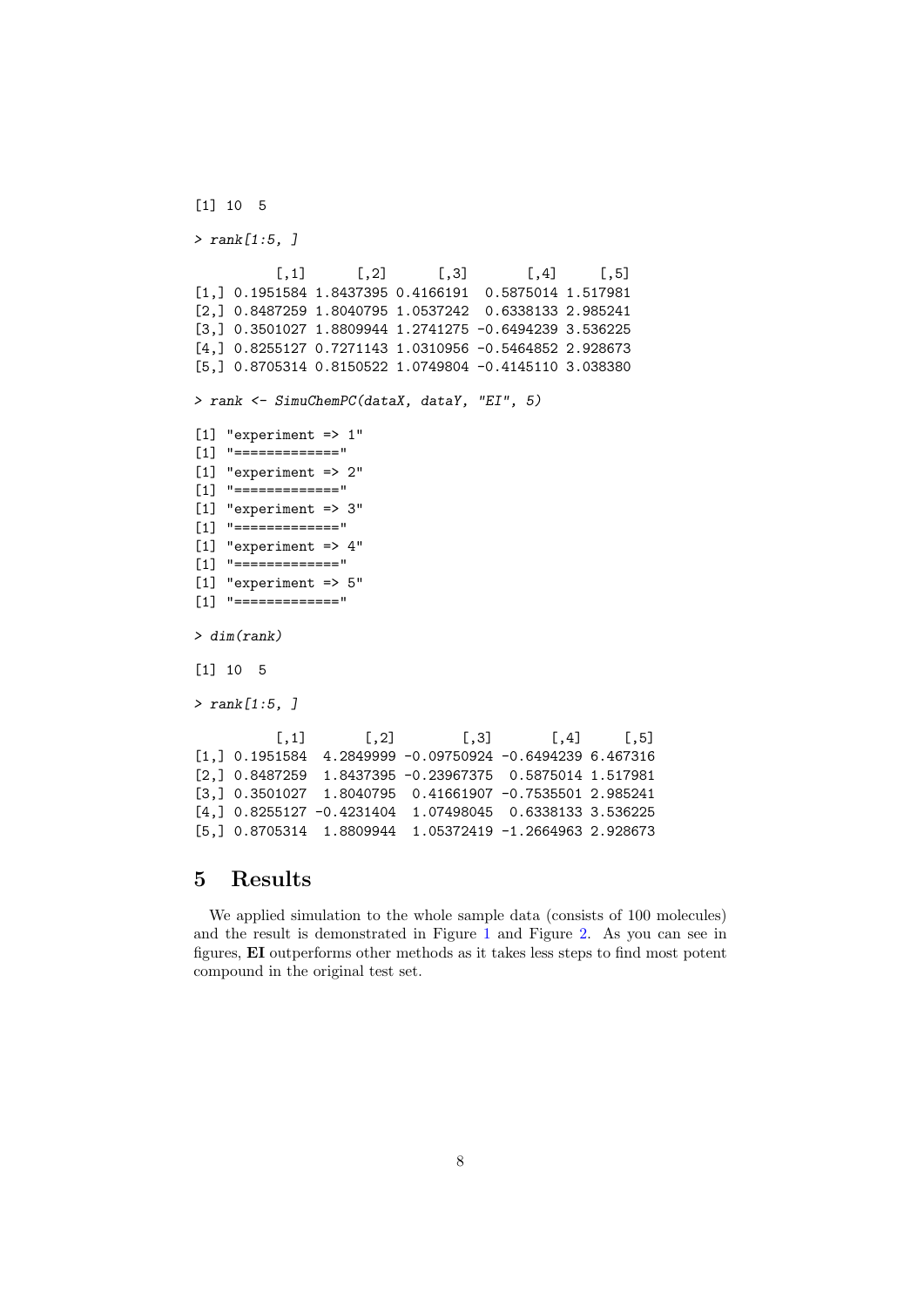

<span id="page-8-0"></span>Figure 1: Three most potent compound for each method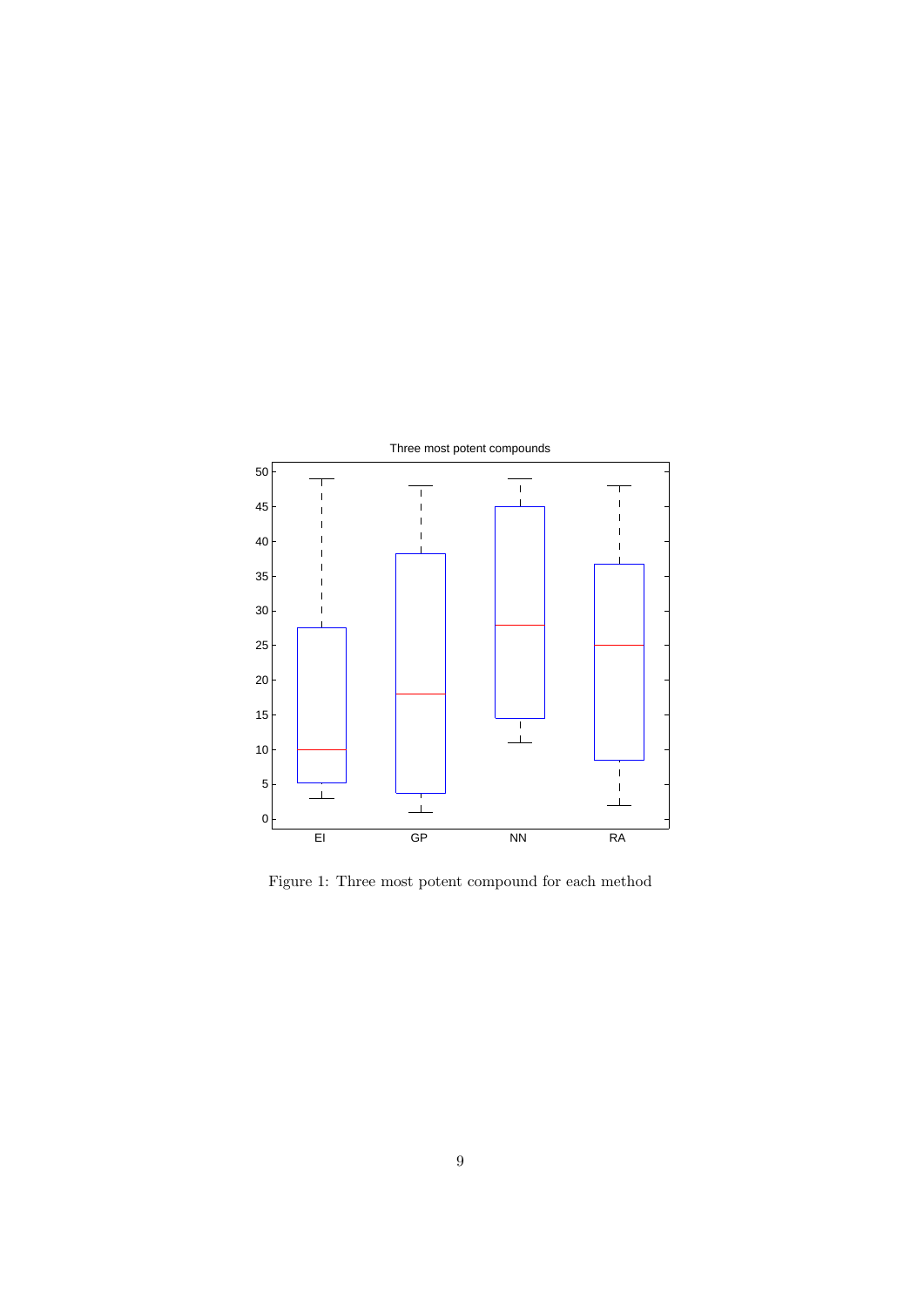

<span id="page-9-0"></span>Figure 2: First, second and third max box plots for each method